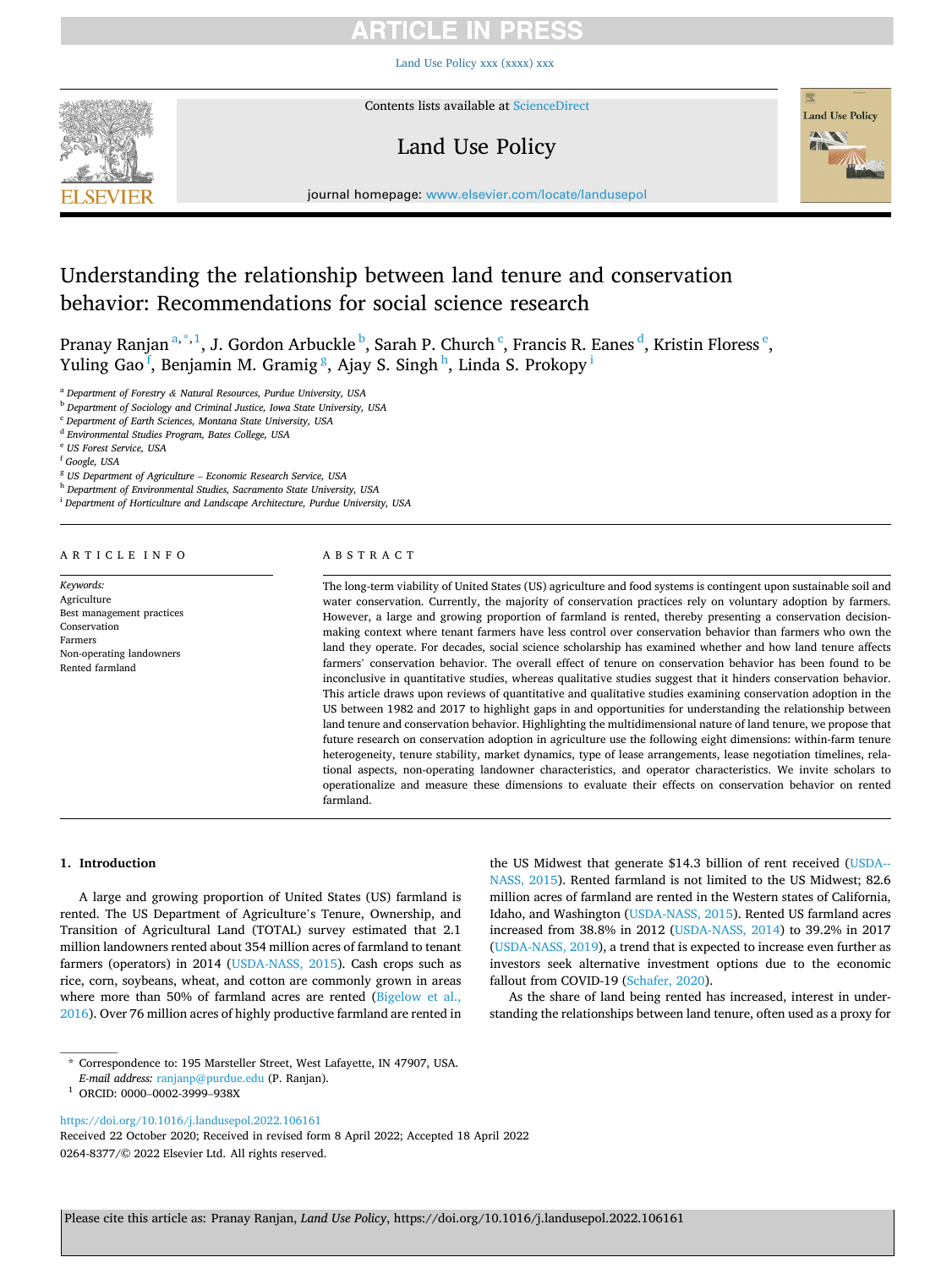control or lack thereof over land management decisions, and adoption of soil and water conservation practices (hereafter, conservation practices or CPs) has also grown in the US ([Petrzelka et al., 2021; Weigel et al.,](#page-4-0)  [2021\)](#page-4-0) and around the globe ([Leonhardt et al., 2021; Robinson et al.,](#page-4-0)  [2018; Xu et al., 2021](#page-4-0)). Public and scholarly interest in this convergence of issues is especially urgent given the centrality of agricultural land management practices to the food-energy-water nexus in a rapidly changing global climate ([FAO, 2014\)](#page-4-0). Despite research efforts to quantify relationships between land tenure status and adoption of CPs, findings from decades of US-based quantitative adoption studies have been inconclusive ([Prokopy et al., 2019\)](#page-4-0). Qualitative studies, however, suggest that land tenure does hinder conservation behavior through barriers such as a fear of losing access to rented land and high rental rates, among others ([Ranjan et al., 2019a](#page-5-0)). Rather than assuming that the lack of a consistent signal in the quantitative literature indicates land tenure is *un*important for CP adoption, we assess whether the disparity between quantitative and qualitative research findings may be due to how land tenure has been operationalized in past quantitative scholarship on farmers' conservation behavior.

We examine past scholarship on CP adoption, including selected studies focusing on non-operating landowners (NOLs) who own farmland and rent it to an operator, to summarize published results and identify potential shortcomings in conceptualization and measurement of land tenure. Subsequently, we make several recommendations for future scholarship examining the effects of land tenure on CP adoption. By identifying shortcomings and proposing ways that the study of relationships between land tenure and conservation behavior among farmers might be improved, we hope to inform the design of future CP adoption studies. To that end, we invite scholars to operationalize the dimensions we propose below (see [Section 3.4\)](#page-2-0) and test their effect on farmers' conservation behavior.

### **2. Methods**

This paper draws upon our published reviews of quantitative and qualitative studies examining farmer adoption of CPs in the US between 1982 and 2017 ([Prokopy et al., 2019; Ranjan et al., 2019a\)](#page-4-0), and [Floress](#page-4-0)  [et al. \(2019\)](#page-4-0) – a publicly available database of selected statistics and information from the studies included in our reviews. To be included in our published reviews, studies had to focus on farmers' adoption of one or more CPs. We reviewed peer-reviewed articles, Ph.D. dissertations, M.S. theses, and technical reports published during this 35-year timespan. The CP adoption studies were identified through a reverse citation search of earlier synthesis studies and multiple keyword searches in Web of Science and SCOPUS. The published database provides a detailed description of the study selection process.

For this paper, we evaluate studies in the database that examine relationships between land tenure and adoption of  $CPs<sup>2</sup> - 36$  quantitative, 8 qualitative, and 3 mixed-methods studies (47 studies total).<sup>3</sup> For quantitative studies included in this paper, we defined each instance of a given study examining relationships between land tenure as an independent variable and CP adoption as a dependent variable (DV), as an observation. A number of studies included multiple analyses (i.e., separate regressions for distinct practices), and/or multiple measures of tenure within analyses, resulting in a total of 284 observations of land tenure independent variable and CP adoption DV combinations. For each observation, we examined the measurement scales used to operationalize land tenure in the original studies. Drawing upon previous literature, we hypothesized that owning versus renting land, or having a more secure lease, will have a positive effect on adoption. When necessary, variables were reverse-coded to fit the hypothesis. For quantitative studies, we used significance vote-count and sign test methodologies to examine the effects of land tenure on CP adoption. Simple vote-counts entailed counting the number of times an independent variable was reported to be not significant, positively significant, or negatively significant at a significance level of  $p \leq 0.05$ . The sign test analysis entailed accounting for the signs of estimated regression coefficients and test statistics, and testing whether the direction (positive or negative sign) of an estimated effect size coefficient for each independent variable was consistent with our hypothesis [\(Bushman and](#page-4-0)  [Wang, 2009](#page-4-0)). For a detailed description of quantitative data analysis please refer to [Prokopy et al. \(2019\)](#page-4-0).

For qualitative studies included in this paper, two of the authors developed an initial coding framework which included 'barriers' and 'motivations' as broad categories that were developed deductively based on categories identified in [Prokopy et al. \(2019\)](#page-4-0). These authors then inductively refined the coding framework to develop subcategories by coding the themes and farmer quotes as published in the original studies, and subsequently examining and interpreting each study's results focusing on land tenure. Once the final coding framework was established and agreed upon, the qualitative articles were coded following an inter-coder reliability process where each author reviewed half of the other author's coded studies to ensure credibility and trustworthiness of the findings [\(Campbell et al., 2013\)](#page-4-0). Data analysis was conducted using NVivo 12 (QSR International Pty Ltd, Doncaster, Australia). For a detailed description of qualitative data analysis please refer to [Ranjan](#page-5-0)  [et al. \(2019a\).](#page-5-0)

While we draw primarily upon the studies in the database to closely examine past scholarship on the relationships between land tenure and conservation adoption, we also review selected additional studies focusing on NOLs to inform and bolster our recommendation for the need to examine the dimensions we propose in this study (see [Table 1](#page-2-0)).

#### **3. Results and discussion**

#### *3.1. Land tenure and conservation behavior in quantitative research*

The earliest quantitative study in the database examining the effect of tenure on CP adoption was published in 1988, and over three decades of scholarly interest in whether or not tenure motivates conservation behavior has followed. Since 1988, 38 studies in the database (36 solely quantitative and 2 mixed method) included tenure as an independent variable. Among the 284 land tenure observations, only 9% (26/284) were found to be consistent with the hypothesis that owning versus renting land, or having a more secure lease, will have a positive effect on adoption. Seven percent (20/284) were found to be inconsistent with our hypothesis. The vast majority of observations (238/284; 84%) were found to be not significant. Overall, the effect of tenure on CP adoption appears unclear when we look across all studies.

We found that land tenure was conceptualized and measured in diverse ways. $4$  Among the 284 observations of land tenure as an independent variable, in decreasing order of the type of measurement scale, tenure was operationalized as a continuous ( $n = 210$ ), binary ( $n = 59$ ), and ordinal ( $n = 15$ ) variable. Predominantly, continuous scales were used to measure the number of acres rented or percentage of acres owned relative to acres rented (or vice-versa). Binary scales were used to measure different dimensions of tenure such as type of lease (cash versus shared rent, and written versus verbal), whether or not a field was

 $^{\rm 2}$  Please note that land tenure was one among many other variables or themes examined in these studies.<br> $3$  Please note that 1 mixed-methods study examined land tenure quantita-

tively, and 1 mixed-methods study examined land tenure qualitatively, assessed on the basis of our study coding criteria. One study examined tenure both quantitatively and qualitatively. Data from this study is reported under the section on quantitative research (Section 3.1) as well as qualitative research [\(Section 3.2\)](#page-2-0).

<sup>4</sup> As a result of this, a nuanced analysis on land tenure was not feasible in [Prokopy et al. \(2019\)](#page-4-0).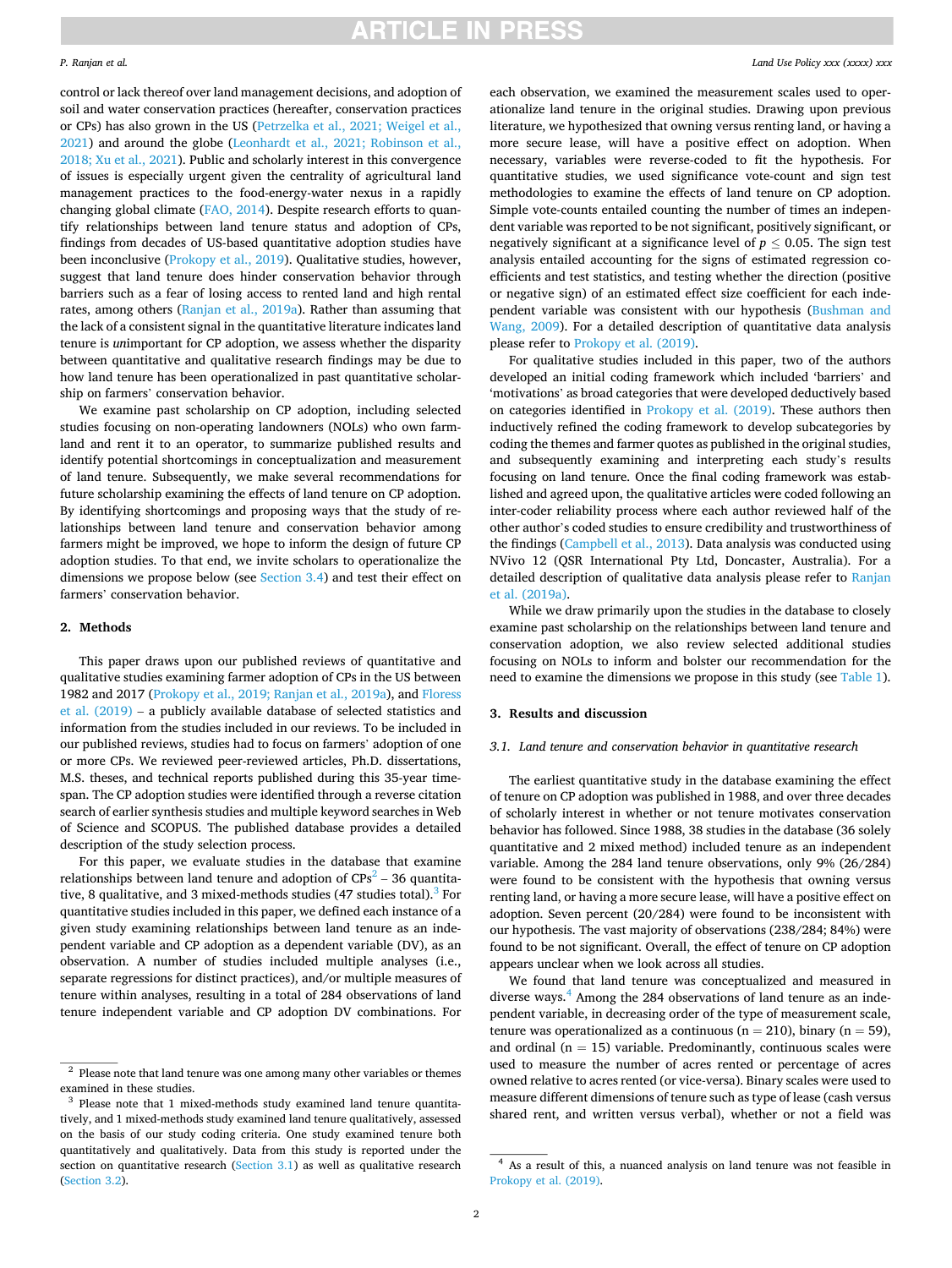# ICI E

#### <span id="page-2-0"></span>*P. Ranjan et al.*

#### **Table 1**

Land tenure dimensions, expected effects on conservation behavior, and select literature.

| Dimensions                                       | Hypothesis and expected effect on CP adoption                                                                                                                                                                                                     | Select literature                                                                    |
|--------------------------------------------------|---------------------------------------------------------------------------------------------------------------------------------------------------------------------------------------------------------------------------------------------------|--------------------------------------------------------------------------------------|
| i). Within-farm tenure<br>heterogeneity          | Operators are less likely to adopt CPs on rented parcels of land as opposed to parcels that are owned.                                                                                                                                            | (Deaton et al., 2018)<br>(Leonhardt et al., 2019)                                    |
| ii). Stability of tenure                         | Operators feeling secure about their land tenure will be more likely to adopt CPs.                                                                                                                                                                | (Soule et al., 2000)<br>(Xie, 2014)<br>(Enloe et al., 2014)<br>(Deaton et al., 2018) |
| iii). Market dynamics                            | Greater levels of both actual and expected congruence between commodity prices and rental rates will<br>positively affect CP adoption.                                                                                                            | (Ranjan et al., 2019b)                                                               |
| iv). Type of lease arrangements                  | Having a flexible lease, as opposed to a traditional (and more common) fixed cash rent lease will positively<br>affect CP adoption.                                                                                                               | (Soule et al., 2000)<br>(Xie, 2014)                                                  |
| v). Lease negotiation timelines                  | Greater level of congruence between the timeline of negotiating lease terms and that of conservation decision-<br>making will positively affect CP adoption.                                                                                      | (Ranjan et al., 2019b)                                                               |
| vi). Relational aspects                          | Quality of relationship between a NOL and an operator will positively affect CP adoption.                                                                                                                                                         | (Barnett et al., 2020)<br>(Leonhardt et al., 2019)                                   |
| vii). Non-operating landowner<br>characteristics | NOLs characteristics such as being absentee, jointly owning rented land, and high financial dependency on<br>income from rented land will negatively affect CP adoption.                                                                          | (Ulrich-Schad et al., 2016)<br>(Petrzelka et al., 2013)<br>(Arbuckle et al., 2009)   |
| viii). Operator characteristics                  | Farmers who only operate rented land, and those who are risk averse, will be less likely to adopt CPs.<br>Number of NOLs, the total rented acres, and the overall scale of operation, could affect CP adoption both<br>positively and negatively. | (Leonhardt et al., 2019)<br>(Enloe et al., 2014)                                     |

rented, if a landowner was involved in decision-making, or whether the tenant was a relative or friend of the landowner or not. Ordinal scales were used in a single study to measure the number of years for which the land was rented, the duration of lease (e.g., yearly, 2–3 years, over 3 years) and the likelihood of lease termination ([Xie, 2014](#page-5-0)). Taken together, quantitative studies predominantly operationalized land tenure as land ownership with little to almost no emphasis on relational aspects (e.g., friendship, landowner-operator relationship) and tenure or lease security. Another related issue pertained to CP adoption, i.e., the DV. Although these studies examined CP adoption, only [Xie \(2014\)](#page-5-0)  differentiated between whether the practice was adopted on rented or owned land.

### *3.2. Land tenure and conservation behavior in qualitative research*

The earliest qualitative study in the database that explored the effect of tenure on CP adoption was published in 2009. Since 2009, ten studies (8 solely qualitative and 2 mixed method) explored the effect of tenure on CP adoption, predominantly reporting it as a barrier to adoption. Specifically, nine of the 10 studies explored whether the land where CPs were adopted was rented, and eight of the 10 studies explored whether or not landowners supported their operators' adoption of CPs. Overall, qualitative studies revealed themes that, from the perspective of an operator, acted as a barrier to CP adoption, such as the fear of losing access to rented land, and high cash rents [\(Enloe et al., 2017; Foley,](#page-4-0)  [2013\)](#page-4-0). These thematic barriers are directly related to land tenure, i.e., operators' real or perceived lack of control over the land they farm. Overall, whereas both quantitative and qualitative studies assessed tenure characteristics, such as lease type, rates, etc., qualitative studies explored contextual aspects such as an operator's perception of tenure security and landowner support of CP adoption.

### *3.3. Land tenure and conservation behavior in studies focused on nonoperating landowners (NOLs)*

A limited but growing body of US-focused social science research has examined the relationship between land tenure and conservation behavior from the perspective of NOLs [\(Arbuckle et al., 2009; Petrzelka](#page-4-0) 

[et al., 2021, 2013; Ulrich-Schad et al., 2016](#page-4-0)). Non-operating landowners face several barriers to implementing conservation practices, including information deficit and information asymmetry barriers [\(Ranjan et al.,](#page-5-0)  [2019b\)](#page-5-0), the need for more information in order to encourage their operators to adopt conservation practices [\(Ulrich-Schad et al., 2016](#page-5-0)), and the communication gap between NOLs and operators [\(Petrzelka et al.,](#page-4-0)  [2021\)](#page-4-0). The USDA TOTAL survey found that only 18% of NOLs were involved in conservation decisions on their land, although their participation varied by decision-type [\(Bigelow et al., 2016\)](#page-4-0). These studies have called for understanding the role of operators in facilitating CP adoption on rented farmland [\(Petrzelka et al., 2013\)](#page-4-0), the need for qualitative research to examine differences and similarities in perceptions, attitudes, values, etc. between NOLs and operators [\(Ulrich-Schad](#page-5-0)  [et al., 2016\)](#page-5-0), and the value of experimental approaches to test the efficacy of conservation interventions on rented farmland [\(Ranjan et al.,](#page-5-0)  [2019b; Reddy et al., 2020](#page-5-0)).

### *3.4. Recommendations for conceptualizing land tenure*

Whereas comprehensive review of quantitative studies suggests unclear effects of tenure on CP adoption, qualitative studies predominantly report renting farmland as hindering adoption. These qualitative studies, combined with studies focusing on NOLs, facilitate identification of specific themes that could be operationalized in quantitative studies to more effectively and systematically understand the relationship between land tenure and conservation behavior. We conclude that inconsistent and inconclusive results in quantitative studies may be due to use of measures that do not capture the complexity of tenure. Therefore, we see a need for scholars to develop more nuanced conceptualizations of the multidimensional nature of land tenure and accordingly revise their methodological approaches to measure the relationships between land tenure and conservation behavior.

Taking cues from the current quantitative and qualitative scholarship on land tenure, and our combined experiential knowledge of conducting research with NOLs and farm operators, we identify and describe several key dimensions of land tenure, especially in relation to their effect on conservation behavior. We also propose several hypotheses and provide a non-exhaustive list of studies that have attempted to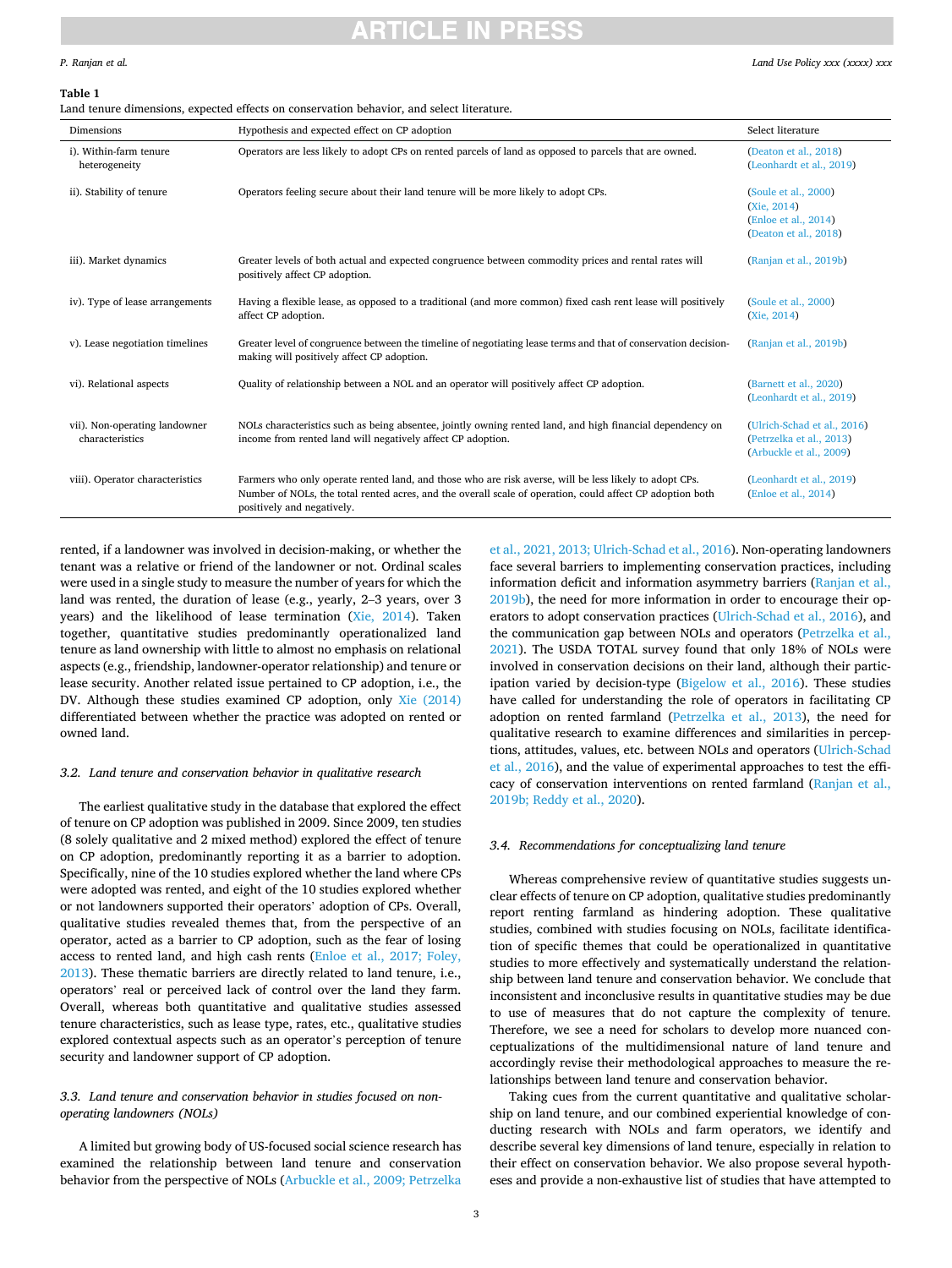# **ARTICLE IN PRESS**

#### *P. Ranjan et al.*

operationalize the land tenure dimensions ([Table 1](#page-2-0)). Before we provide a description of the key land tenure dimensions, we want to acknowledge that operationalization and development of robust measures entails paying attention to the theoretical underpinnings of a construct. To that end, there is a vast theory base in the social sciences, and more specifically in earlier studies on land tenure and conservation, that can inform how land tenure could be conceptualized, e.g., the principalagent problem ([Masuda et al., 2021](#page-4-0)), collective action and social exchange theory [\(Fischer et al., 2019](#page-4-0)), and power and gender dynamics ([Barnett et al., 2020; Petrzelka et al., 2018\)](#page-4-0).

i) Within-farm tenure heterogeneity:

Many farm operations, especially the larger ones, farm both owned and rented land ([USDA-NASS, 2015](#page-5-0)). Understanding the effect of land tenure on CP adoption in any given farm operation should account for which parcels of land are rented and which are owned, whether there are multiple landowners and types of lease arrangements (e.g., cash rent vs. crop share), and whether and to what extent these are related to differences (even within the same farm) in CP adoption. Research methods that ask about overall CP adoption without discerning how that adoption varies spatially in relation to land tenure will not be able to draw valid conclusions about the relationships between the two phenomena.

ii) Stability of tenure:

It is important to account for operators' perceptions of how secure they feel about their tenure in relation to a specific NOLoperator arrangement. In this regard, how long the operator has rented a specific farm, and their expectations to rent the farm irrespective of any changes in land ownership, could act as proxies for stability of tenure. Relatedly, operators' perception of how competitive the rental market is, and the formality of tenure arrangement (e.g., handshake versus written lease), could also influence their perceived risk of losing rented land. These nuances are not captured by traditional survey questions that measure the length of an operator's lease (i.e. even operators who have rented the same land for 20 years may only have an annual lease) as a way of imputing tenure stability.

iii) Market dynamics:

High rental rates combined with declining commodity prices could reduce profit margins for operators, thereby reducing their capacity to adopt and motivations for adopting CPs. In this regard, it is important to account for: (1) operators' expected profit margins on rented land, and (2) operators' perceptions of how cash rent on their farm compares with commodity prices, as well as the average cash rents in their region/county. Understanding these dynamics is especially crucial in regions with high rates of rental increases due in part to the increasing financialization of agricultural land markets. For example, rental market dynamics might be different in the U.S. Midwest due to higher rents, as opposed to the western U.S. states.

iv) Type of lease arrangements:

Different lease arrangements vary with respect to how, and to what extent, they can distribute risks and rewards between NOLs and operators. For example, a fixed cash rent lease does not allow for sharing risk/rewards. In contrast, a flexible cash rent lease, or a crop share lease, is amenable to sharing risks/rewards. Therefore, it is important to account for the type of lease arrangement to understand how that affects CP adoption.

v) Lease negotiation timeline:

Given that CP adoption entails an annually recurring decisionmaking process, especially for farm management practices (e.g., cover crops, conservation tillage), it is important to align this process with when the terms of the lease, including those pertaining to conservation, are negotiated. In this regard, operators' perception that these negotiations are timely in relation to farm management decisions, could affect CP adoption.

vi) Relational aspects:

Foundational to a land tenure arrangement are the different forms of social exchanges between a NOL and an operator. In this regard, operators' perceptions of their relationship, including a congruence between operators' and NOLs' conservation expectations, could affect CP adoption. These dynamics include having a trusting and friendly relationship, frequency and ease of communication, and perceptions of locus of power in conservation decision-making. These relational aspects could affect operators' willingness to talk to their NOL about CPs, and their perceptions of how receptive the NOL would be towards this conversation, and subsequent adoption of CPs.

vii) Non-operating landowner characteristics:

NOLs are heterogeneous in their characteristics. For example, some NOLs live on or near the land they rent, whereas other NOLs live in a different county, state, or country, and this geographic proximity or distance may impact capacity to be involved in land management decisions. Type of rented land ownership (e.g., individually, family, corporation, etc.) is another characteristic. These characteristics, among others such as gender, age, etc., could shape NOLs' financial motivations as well as dependency on income from rented land. Characteristics of NOLs themselves, therefore, could influence operators' decision to adopt CPs on rented land, for example, by influencing their perceptions of *relational aspects*.

viii) Operator characteristics:

Just like NOLs, operators are heterogeneous in their characteristics. For example, some farmers operate only the land they rent, as opposed to those that are owner-operator on some of their land and an operator on others. An operator's risk aversion towards, and risk tolerance for, experimenting with CPs on rented land is yet another characteristic. Arguably, risk aversion and risk tolerance could affect operators' perceptions regarding the *stability of tenure*, which is related to their perception of control over their decisions, thereby affecting their decision of whether and to what extent they adopt CPs on owned versus rented land (*withinfarm tenure heterogeneity*). The number of NOLs an operator rents from, the total rented acres, and the overall scale of operation, are additional operator characteristics that could affect CP adoption on rented land.

Overall, the eight dimensions highlight different aspects of land tenure, and challenges pertaining to operationalizing it. For example, within-farm tenure heterogeneity poses a measurement problem, especially when an operator farms both owned and rented land, and it is difficult to ascertain whether and to what extent CP adoption occurred on owned versus rented acres. Other dimensions such as stability of tenure, lease arrangement type, negotiation timeline, and relational aspects are structural and dyadic in nature because both the NOL and the operator jointly contribute to these dimensions and how they influence conservation behavior. Market dynamics also represent a structural dimension; however, rental rates and commodity prices are beyond the control of NOLs and operators. Lastly, characteristics of the NOL and the operator are individual-level, as opposed to structural, dimensions of land tenure.

#### **4. Conclusion**

A key missing piece in ensuring the long-term viability of US agriculture and food systems is a better understanding of the relationship between the growing phenomenon of rented farmland and implementation of CPs. For several decades, quantitative social science research has focused on understanding farmers' (owner-operator) conservation behavior, a subset of which specifically examines conservation decision making of tenant farmers (operators). Fundamentally, insecure land tenure may be an indicator of diminishing control operators have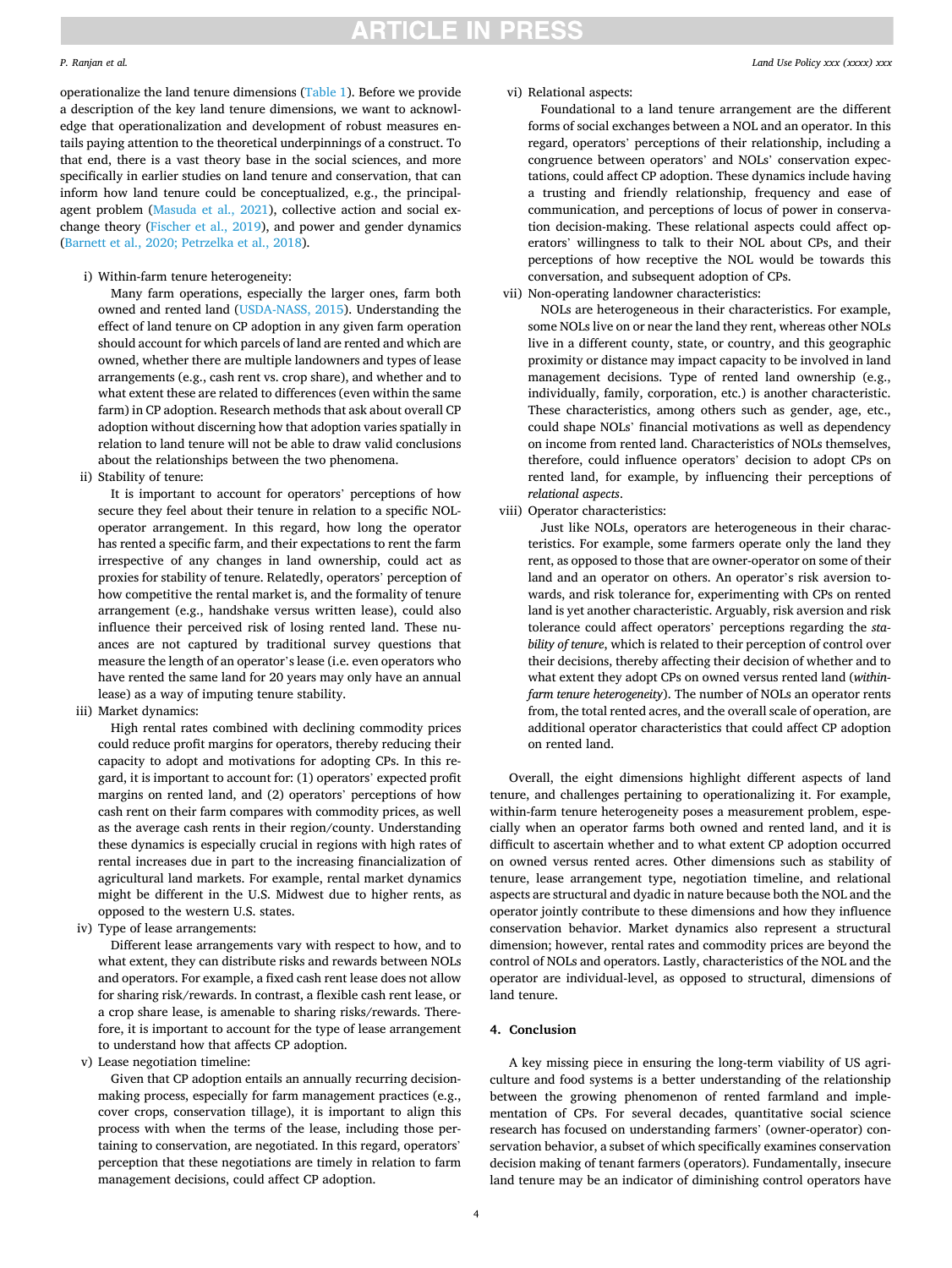# **ARTICLE IN PRESS**

#### <span id="page-4-0"></span>*P. Ranjan et al.*

*Land Use Policy xxx (xxxx) xxx*

over land management decisions. With diminishing control over their decisions, motivation to adopt CPs on rented farmland is expected to be lower, with predictable deleterious effects on key soil and water quality and climate resilience outcomes. We identified and described eight dimensions for which better measures could be developed and operationalized to improve our understanding of the relationships between tenure and CP adoption. We also proposed several hypotheses, which if tested could strengthen our understanding of how land tenure may affect conservation behavior. Overall, the literature shows that land tenure is multidimensional and how it affects conservation behavior is complex. In this paper, we have used a generalized description of land tenure dimensions in order to encourage broader application and testing.

Our paper contributes to calls for examining structural factors affecting conservation behavior (Prokopy et al., 2019), and the need to develop theories that move beyond an individual-level understanding of conservation behavior [\(Ranjan et al., 2019a](#page-5-0)). Given that conservation decision-making regarding rented land is diffuse, i.e., involves at least two individuals – NOL and the operator, land tenure falls under the aforementioned domains. Specifically, structural dimensions such as market dynamics and stability of tenure, combined with the measurement problem posed by within-farm tenure heterogeneity, emphasize the challenges associated with operationalizing land tenure using social science data collection methods. Whereas our findings bring to fore the complex nature of land tenure and measurement challenges, additional related factors that could influence measurement of the relationship between land tenure and conservation behavior include, but are not limited to, balancing the underlying tradeoffs between study generalizability and contextual applicability, confirmation and social desirability bias (Leonhardt et al., 2021), intention-behavior gap [\(Weigel](#page-5-0)  [et al., 2021](#page-5-0)), and a clear definition of land tenure [\(Robinson et al.,](#page-5-0)  [2018\)](#page-5-0).

Our overarching message to scholars working in this domain is to recognize this complexity, and to accordingly design data collection instruments that, when relevant and possible, take into account the dimensions we propose. To better understand the effect land tenure has on adoption of CPs, more systematic, rigorous conceptualization and measurement of multiple dimensions of land tenure is needed to generate better data, more valid analytical results, and facilitate comparisons between studies. Understandably, operationalization of specific dimensions will vary depending upon the study context and design. Therefore, the goal should not be to account for *every* dimension, nor to seek universal predictors of conservation behavior. Instead, it should be to ensure that dimensions expected to affect conservation behavior in a given context are operationalized and that the scholarship moves towards a contextual understanding of conservation behavior. Indeed, accounting for, and investigating the contextual factors, and differentiating between whether and to what extent adoption varies between owned and rented land, can result in a better understanding of the relationship between land tenure and conservation behavior (Leonhardt et al., 2021). Once operationalized and tested for their effect on conservation behavior, these dimensions could then be used to develop and refine theories related to NOL-operator decision-making (see [Section 3.4](#page-2-0)  for a few examples). By doing so, our hope is that future studies are better positioned to reveal pathways via which land tenure influences conservation behavior. Given the growing phenomenon of rented farmland, there is an urgent need to unravel the theoretical and conceptual underpinnings of how land tenure affects conservation behavior.

#### **Acknowledgments**

We are grateful for financial support from the Walton Family Foundation through Grant Number: 2016–2108. We are also grateful for financial support from USDA National Institute of Food and Agriculture (NIFA) multi-state Hatch project NC1190: Catalysts for Water Resources Protection and Restoration: Applied Social Science Research.

### *Disclaimer*

The findings and conclusions in this publication are those of the authors and should not be construed to represent an official USDA or US Government determination or policy.

### *Author agreement/declaration*

We, the authors, certify that all authors have seen and approved the final version of the manuscript being submitted. The article is the authors' original work, hasn't received prior publication and isn't under consideration for publication elsewhere.

### *Conflict of interest statement*

We, the authors of the manuscript titled, "Understanding the relationship between land tenure and conservation behavior: Recommendations for social science research", would like to state that there is no conflict of interest.

#### **References**

- Arbuckle, J.G., Valdivia, C., Raedeke, A., Green, J., Rikoon, J.S., 2009. Non-operator landowner interest in agroforestry practices in two Missouri watersheds. Agrofor. Syst. 75, 73–82. [https://doi.org/10.1007/s10457-008-9131-8.](https://doi.org/10.1007/s10457-008-9131-8)
- Barnett, M.J., Spangler, K., Petrzelka, P., Filipiak, J., 2020. Power dynamics of the nonoperating landowner-renter relationship and conservation decision-making in the midwestern United States. J. Rural Stud. 78, 107–114. [https://doi.org/10.1016/j.](https://doi.org/10.1016/j.jrurstud.2020.06.026)  [jrurstud.2020.06.026.](https://doi.org/10.1016/j.jrurstud.2020.06.026)
- Bigelow, D., Borchers, A., Hubbs, T., 2016. *US Farmland Ownership, Tenure, and Transfer*. EIB-161, U.S. Department of Agriculture, Economic Research Service.
- [Bushman, B.J., Wang, M., 2009. Vote-counting procedures in meta-analysis. In:](http://refhub.elsevier.com/S0264-8377(22)00188-0/sbref3)  [Cooper, H.M., Hedges, L.V., Valentin, J.C. \(Eds.\), Handbook of Research Synthesis](http://refhub.elsevier.com/S0264-8377(22)00188-0/sbref3) [and Meta-Analysis. Russel Sage Foundation, New York](http://refhub.elsevier.com/S0264-8377(22)00188-0/sbref3).
- Campbell, J.L., Quincy, C., Osserman, J., Pedersen, O.K., 2013. Coding in-depth semistructured interviews: problems of unitization and intercoder reliability and agreement. Sociol. Methods Res. 42, 294–320. [https://doi.org/10.1177/](https://doi.org/10.1177/0049124113500475)  0491241135004
- Deaton, B.J., Lawley, C., Nadella, K., 2018. Renters, landlords, and farmland stewardship. Agric. Econ. 49, 521–531. [https://doi.org/10.1111/agec.12433.](https://doi.org/10.1111/agec.12433)
- Enloe, S.K., Schulte, L.A., Tyndall, J.C., 2014. Toward a collaborative approach to watershed management: lessons learned from the Boone River Watershed, Iowa. J. Soil Water Conserv. 69, 149A–153A. [https://doi.org/10.2489/jswc.69.5.149A.](https://doi.org/10.2489/jswc.69.5.149A)
- Enloe, S.K., Schulte, L.A., Tyndall, J.C., 2017. Public–private partnerships working beyond scale challenges toward water quality improvements from private lands. Environ. Manag. 60, 574-587. https://doi.org/10.1007/s00267-017
- Food and Agriculture Organization of the United Nations (FAO, 2014. The Water-Energy-Food Nexus: A New Approach in Support of Food Security and Sustainable Agriculture. Rome.
- [Fischer, A.P., Klooster, A., Cirhigiri, L., 2019. Cross-boundary cooperation for landscape](http://refhub.elsevier.com/S0264-8377(22)00188-0/sbref8)  [management: collective action and social exchange among individual private forest](http://refhub.elsevier.com/S0264-8377(22)00188-0/sbref8)  [landowners. Landsc. Urban Plan. 188, 151](http://refhub.elsevier.com/S0264-8377(22)00188-0/sbref8)–162.
- Floress, K., Gao, Y., Gramig, B., Arbuckle, J.G., Church, S.P., Eanes, F.R., Ranjan, P., Singh, A.S., Prokopy, L.S., 2019. Meta-Analytic Data from Agricultural Conservation Practice Adoption Research in the United States 1982-2018. Forest Service Research Data Archive,, Fort Collins, CO. <https://doi.org/10.2737/RDS-2019-0011>.

[Foley, K.M., 2013. Examining the voluntary adoption of agricultural conservation](http://refhub.elsevier.com/S0264-8377(22)00188-0/sbref10)  [practices in northern Malheur Country. Oregon 1](http://refhub.elsevier.com/S0264-8377(22)00188-0/sbref10)–134.

- Leonhardt, H., Penker, M., Salhofer, K., 2019. Do farmers care about rented land? A multi-method study on land tenure and soil conservation. Land Use Policy 82, 228–239. [https://doi.org/10.1016/j.landusepol.2018.12.006.](https://doi.org/10.1016/j.landusepol.2018.12.006)
- [Leonhardt, H., Braito, M., Penker, M., 2021. Why do farmers care about rented land?](http://refhub.elsevier.com/S0264-8377(22)00188-0/sbref12)  [Investigating the context of farmland tenure. J. Soil Water Conserv. 76 \(1\), 89](http://refhub.elsevier.com/S0264-8377(22)00188-0/sbref12)–102.
- [Masuda, Y.J., Harden, S.C., Ranjan, P., Wardropper, C.B., Weigel, C., Ferraro, P.J.,](http://refhub.elsevier.com/S0264-8377(22)00188-0/sbref13) [Reddy, S.M., Prokopy, L.S., 2021. Rented farmland: a missing piece of the nutrient](http://refhub.elsevier.com/S0264-8377(22)00188-0/sbref13) [management puzzle in the Upper Mississippi River Basin? J. Soil Water Conserv. 76](http://refhub.elsevier.com/S0264-8377(22)00188-0/sbref13)  [\(1\), 5A](http://refhub.elsevier.com/S0264-8377(22)00188-0/sbref13)–9A.
- Petrzelka, P., Ma, Z., Malin, S., 2013. The elephant in the room: absentee landowner issues in conservation and land management. Land Use Policy 30, 157–166. [https://](https://doi.org/10.1016/j.landusepol.2012.03.015)  [doi.org/10.1016/j.landusepol.2012.03.015](https://doi.org/10.1016/j.landusepol.2012.03.015).
- [Petrzelka, P., Sorensen, A., Filipiak, J., 2018. Women agricultural landowners](http://refhub.elsevier.com/S0264-8377(22)00188-0/sbref15)—Past time to put them "On the radar"[. Soc. Nat. Resour. 31 \(7\), 853](http://refhub.elsevier.com/S0264-8377(22)00188-0/sbref15)–864.
- [Petrzelka, P., Barnett, M.J., Roesch-McNally, G., Filipiak, J., 2021. Advancing](http://refhub.elsevier.com/S0264-8377(22)00188-0/sbref16)  [understanding of conservation practices on rented land. J. Soil Water Conserv. 76](http://refhub.elsevier.com/S0264-8377(22)00188-0/sbref16) [\(2\), 35A](http://refhub.elsevier.com/S0264-8377(22)00188-0/sbref16)–40A.
- Prokopy, L.S., Floress, K., Arbuckle, J.G., Gramig, B., Church, S.P., Eanes, F.R., Gao, Y., Ranjan, P., Singh, A.S., 2019. Adoption of agricultural conservation practices in the United States: evidence from 35 years of quantitative literature. J. Soil Water Conserv. 74, 520–534. [https://doi.org/10.2489/jswc.74.5.520.](https://doi.org/10.2489/jswc.74.5.520)